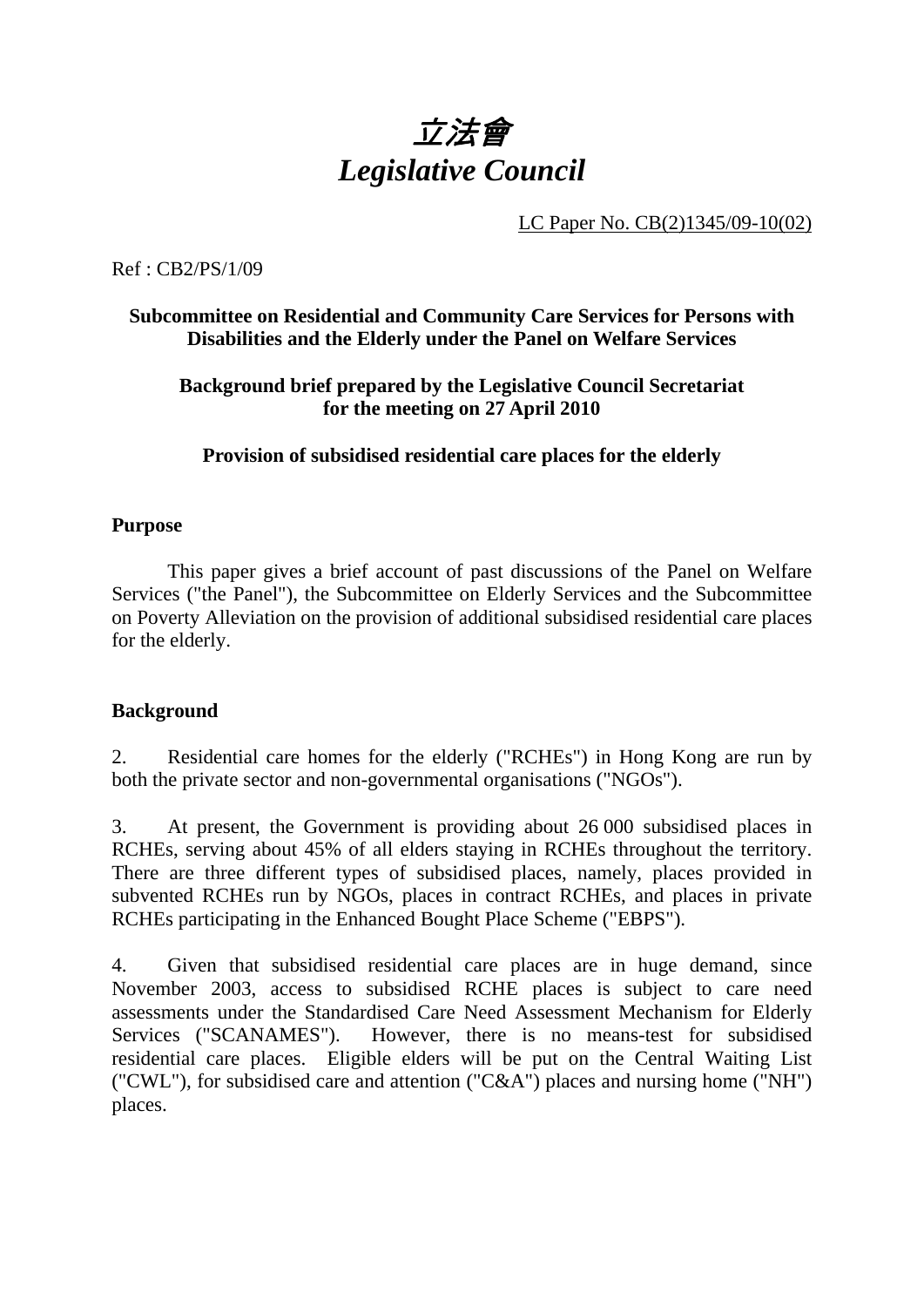## **Deliberations by members**

#### Residential care services for the elderly

5. The Subcommittee on Elderly Services had discussed residential care services for the elderly at its meetings on 22 January, 19 February and 11 April 2008. Members were advised that as at end-October 2007, the overall average waiting time for a subsidised C&A place was about 21 months (the waiting time for a subsidised C&A place in a private RCHE participating in EBPS was about 10 months, and that for a subsidised C&A place in a subvented/contract RCHE was about 32 months). The average waiting time for a subsidised NH place was about 42 months. Members expressed grave concern about the long waiting time for subsidised residential care services. They considered the waitlisting situation of subsidised residential care services unacceptable.

6. The Administration advised that subsidised residential care places for the elderly were meant for those who had long-term care ("LTC") needs but could not be adequately taken care of at home. To meet the demand for subsidised residential care places, the Social Welfare Department ("SWD") had been increasing the supply of subsidised residential care places from about 16,000 in 1997 to about 26,000 in 2007. In 2007-2008, the Government would provide an additional 743 subsidised residential care places (including 212 places in three new contract homes and 531 places purchased from private RCHEs under EBPS). In 2008-2009, an additional 107 subsidised residential care places would be provided in the new contract homes. Furthermore, the 2008-2009 Budget had earmarked \$29.8 million for the provision of an additional 278 subsidised residential care places. Another \$40 million would be deployed to upgrade 760 infirmary places in 19 RCHEs to provide infirmary care to medically stable elders. In addition, under the conversion programme launched since 2005, more C&A places providing continuum of care up to nursing level of care would be created to better meet the LTC needs of elders.

7. As regards the waitlisting situation, the Administration advised that there was no means-test for subsidised residential care places, and the average waiting time for a subsidised C&A place in private RCHEs participating in EBPS was about 10 months. As the pre-application care need assessment under SCNAM was only introduced in November 2003, not all elders currently on CWL had undergone the required assessment. The eligibility of some of them for subsidised residential care places had yet to be assessed and confirmed.

8. The Administration further advised that some of the elders on CWL were staying in non-subsidised residential care places while waiting for subsidised places. Some who were staying at home while waiting for subsidised residential care places were also receiving subsidised home-based community care services or day care services. According to the Administration, of the 6,294 elders on CWL waiting for the subsidised NH places, 10% were receiving subsidised home-based community care or day care services, 4% were staying in residential care places, and about 50% were on CSSA and staying in private RCHEs.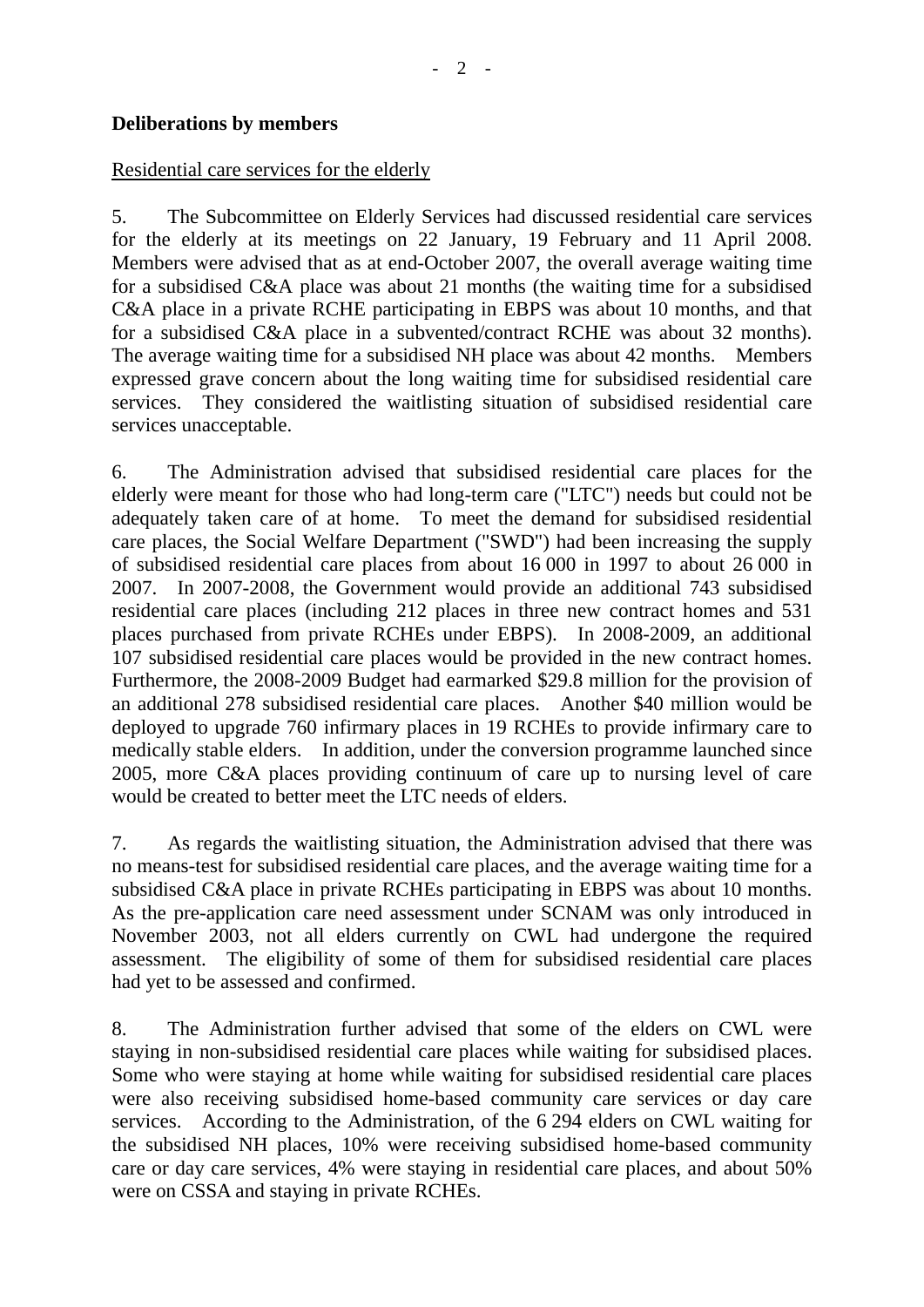9. Notwithstanding the provision of additional subsidised residential care places, members considered that the measures put in place by the Administration were inadequate to meet the strong demand for subsidised residential care places arising from the ageing population. While recognising that most elders did not object to ageing in the community, some members pointed out that there were practical difficulties for those elders with LTC needs to be taken care of at home due to various reasons. For instance, some elders were left unattended if their family members had to work during daytime. Although the average waiting time for a subsidised C&A place in private RCHEs participating in EBPS was only about 10 months, members noted with concern that some elders preferred to wait for a subsidised C&A place in a subvented/contract RCHE which was currently about 32 months. They considered that the waitlisting situation was primarily due to the worry about the quality of life in private RCHEs. The Administration should take this into account and examine critically the reasons why elders preferred to wait for subsidised RCHE places.

10. Members considered that it was the Government's responsibility to provide adequate residential care places for those elders who had LTC needs. In this regard, the Subcommittee on Elderly Services strongly urged the Administration to draw up a specific timetable and long-term plan to increase the number of and shorten the waiting time for subsidised residential care places. The Administration should make a pledge for the allocation of subsidised residential care places. To target subsidised residential care services at elders most in need, some members considered that the Administration should spell out the specific impairment level under which elders would be classified as having imminent LTC needs for admission to subsidised RCHEs.

11. The Administration stressed that it fully recognised the huge demand for subsidised residential care services for the elderly as a result of the ageing population. It would continue to bid for additional resources to increase the supply of subsidised RCHEs. However, increasing continuously the supply of residential care places alone would not be sufficient to meet the growing needs due to a number of contributing factors, and the Administration would encourage a balanced mix of public and private elderly care services to widen the choices for quality self-financing and private residential care places providing different services. As there were many factors affecting the number of elders on CWL, the Administration was unable to give a pledge on the waiting time for the allocation of subsidised residential care places. Nevertheless, it would monitor the waitlisting situation closely. It would also consider the long-term planning of the provision of residential care services for the elderly in consultation with the Elderly Commission ("EC").

12. The Administration pointed out that elders with LTC needs did not necessarily age in RCHEs. SWD was in parallel providing a range of subsidised community care and support services to facilitate elders to age in the community. The Administration further pointed out that taking into account the non-subsidised residential care places for the elderly, there were some 74,500 RCHE places in Hong Kong. At present, about 57,000 elders were staying in subsidised or non-subsidised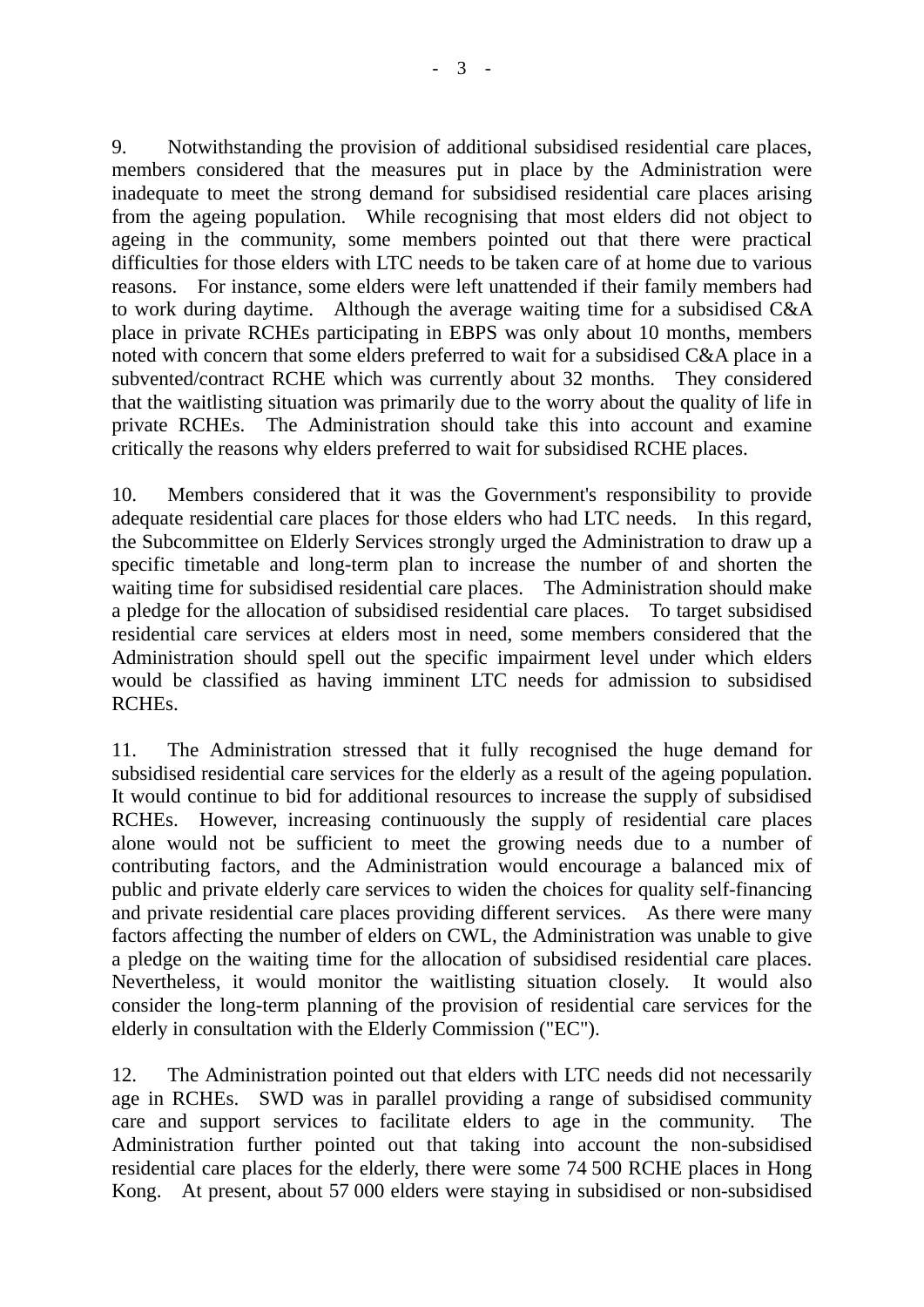places in RCHEs. Notwithstanding the some 20,000 surplus places in private RCHEs, some elders preferred to wait for subsidised places. The Administration would work with EC to explore how to promote further development of quality self-financing/private residential care services in meeting the LTC needs of elderly.

13. Noting that the Administration had yet to consult EC on the long-term planning of elderly services, members expressed dissatisfaction at the lack of a long-term planning and the slow progress made as EC had discussed the subject matter for almost 10 years. The Administration explained that EC had been focusing on promotion of active ageing in the past two years and had only started to focus on the review of residential care services for the elderly in late 2007; EC would need some time to study the subject in view of the complexity of issues involved.

14. Taking into consideration the lead time required to implement changes to the present arrangements on the provision and allocation of residential care places for the elderly, members urged the Administration to put in place interim measures to shorten the waiting time of the elderly currently on CWL waiting for various types of subsidised residential care places. In view of an inadequate supply of subsidised RCHE places and the waitlisting situation, some members suggested that the Administration should categorise RCHEs in accordance with their quality and fees and introduce a means-tested mechanism for the allocation of subsidised residential care places. Reference could be made to the mechanism for allocation of public rental housing units and Home Ownership Scheme flats. To increase the supply of residential care places, the Administration should designate land use for the construction of purpose-built RCHE premises, relax the building requirements for operating RCHEs and convert vacant Government properties for the purpose. Furthermore, consideration could be given to increasing the number of purchased places in private RCHEs under EBPS.

15. The Administration assured members that EC had decided to conduct a further study on the recommendations of the former Commissioner on Poverty ("CoP") regarding the waitlisting situation of subsidised residential care services, and to explore the following –

- (a) how to target subsidised residential care services at elders most in need; and
- (b) how to promote further development of quality self-financing/private residential care services and encourage shared responsibilities among individuals, their families and the society in meeting the LTC needs of the elderly.

Apart from taking into account CoP's recommendations and the Administration's overall objective of encouraging "ageing in the community", the study would look into the LTC needs of elders and the soon-to-be-old, i.e. those aged 45 or above, and project the future demand for RCHE places.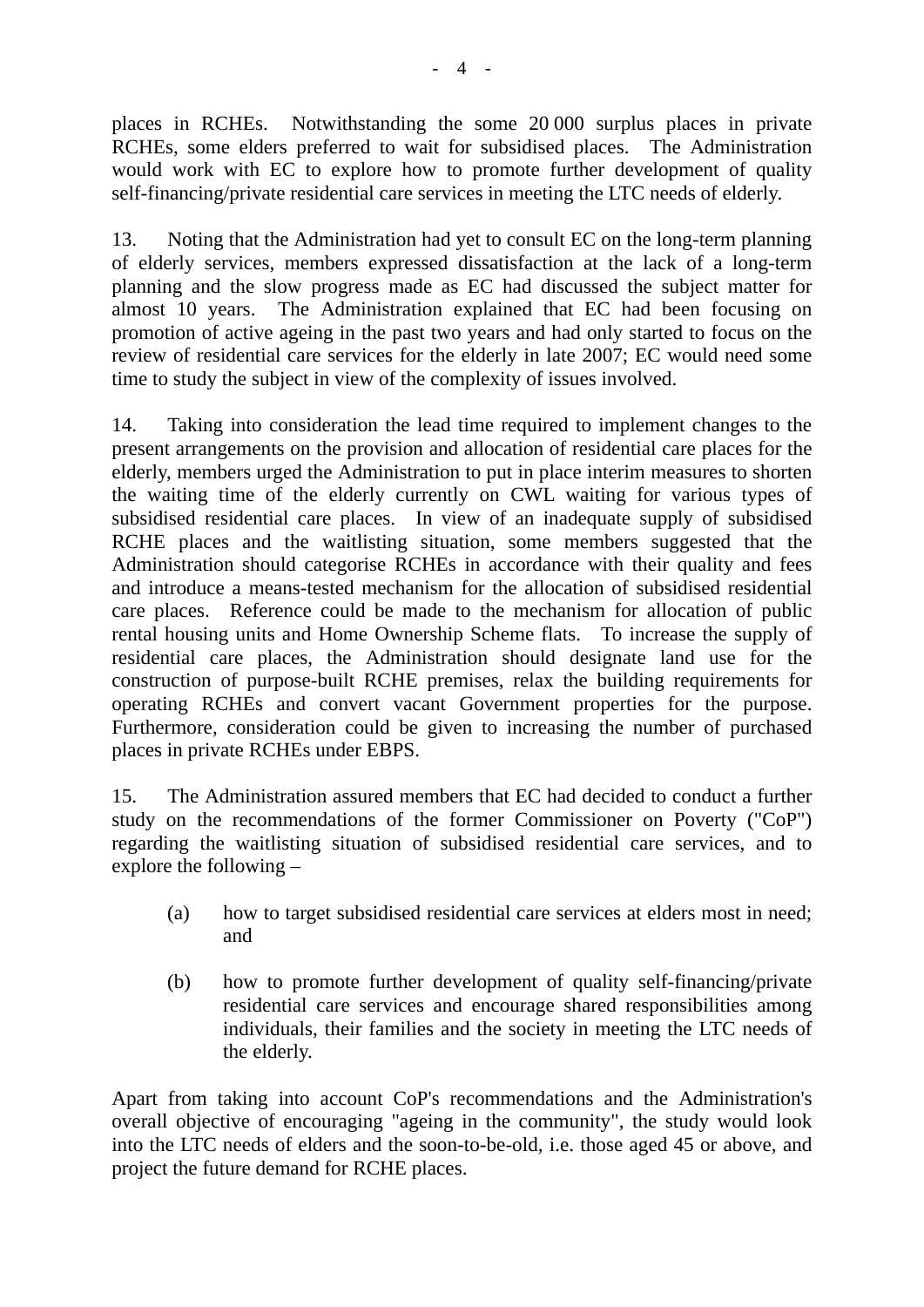16. At its meeting on 6 April 2009, the Subcommittee on Poverty Alleviation was briefed on the measures to enhance residential care services for the elderly as announced in the 2009-2010 Budget. Members were advised that SWD would purchase an additional 500 subsidised places through EBPS and provide 150 additional subsidised places in two newly built contract RCHEs. Members were also advised that the consultancy study led by EC on residential care services for the elderly, which was originally scheduled for completion in the first quarter of 2009, was expected to be completed by the second quarter of 2009 due to unforeseeable difficulties encountered by the consultant in conducting face-to-face interviews with the elders.

17. In the light of the ageing population, members expressed grave concern about the waitlisting situation of and the long-term planning on the provision of subsidised residential care places for the elderly. The Administration advised that to meet the growing care needs of elders, the Government had been increasing the supply of subsidised residential care places through the construction of contract RCHEs, which provided both C&A and NH places. The C&A places in contract homes were required to provide a continuum of care so that elders could continue to stay in the same home when their health deteriorated to a level that required nursing care. The Government would continue to identify suitable sites for the construction of new contract RCHEs and explore with existing contract RCHEs to convert some of the C&A places into NH places so as to shorten the waiting time for NH places. The Administration further advised that while SWD had from time to time liaised with relevant departments to identify suitable sites for the construction of new contract RCHEs or convert vacant government premises/school sites into RCHEs, most of the vacant sites were available for temporary use only and were not suitable for development of RCHEs. Moreover, as stipulated under the Residential Care Homes (Elderly Persons) Ordinance (Cap. 459), no part of an RCHE should be situated at a height more than 24 metres above the ground floor owing to fire safety considerations. This imposed restrictions on site selection and the capacity of RCHEs.

#### Consultancy Study on Residential Care Services for the Elderly

18. At its meeting on 11 January 2010, the Panel was briefed on the findings and recommendations of the consultancy study initiated by EC on the long-term planning for subsidised residential care services for the elderly. The Panel noted that EC had commissioned The University of Hong Kong to examine the following –

- (a) how to target subsidised residential care services at elders most in need;
- (b) how to promote further development of quality self-financing/private residential care services; and
- (c) how to encourage shared responsibilities among individuals, their families and society in meeting the LTC needs of the elderly.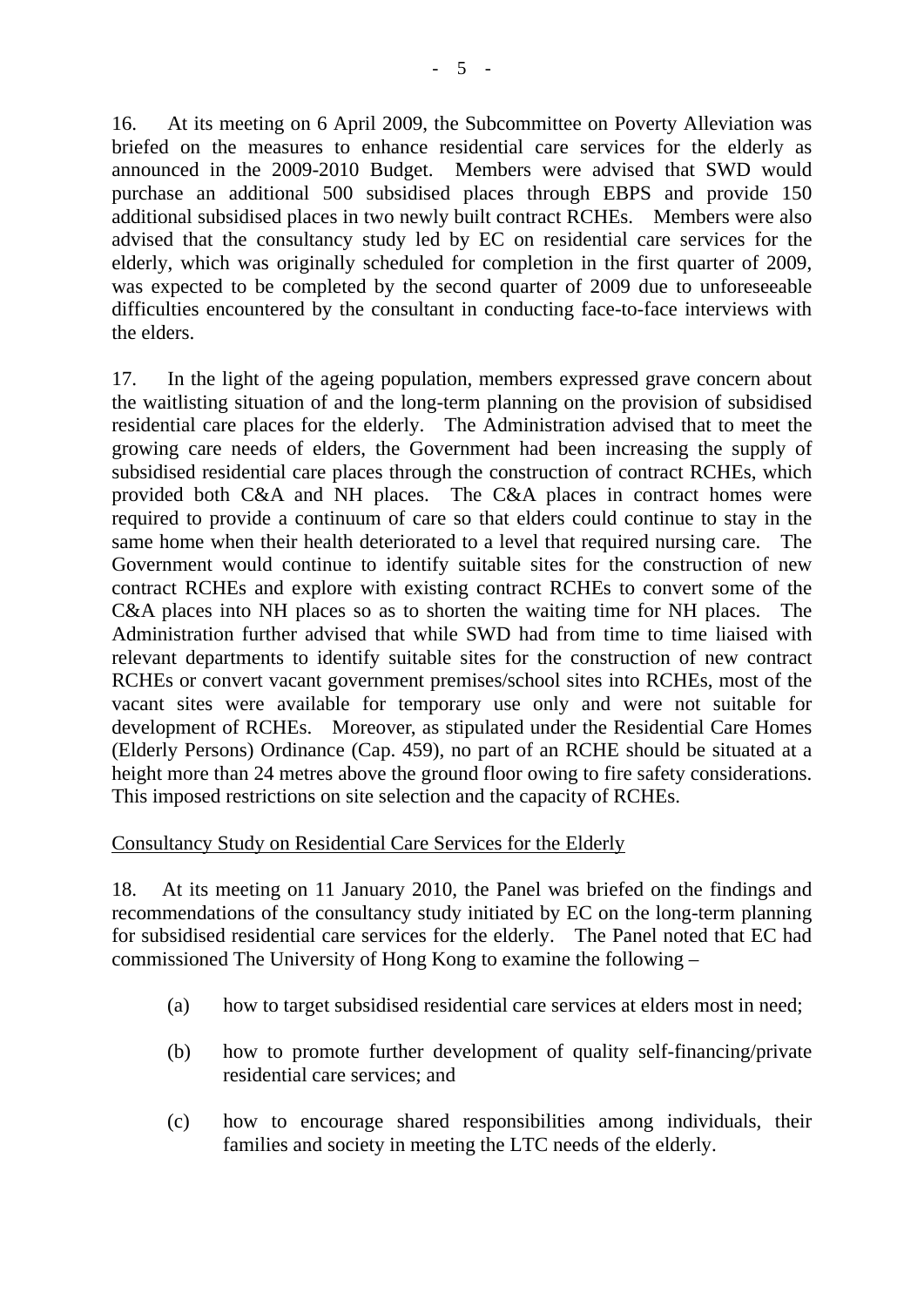19. The Panel also noted that the consultant had released the study report in December 2009 and made three recommendations for EC's consideration –

- (a) to consider putting in place a proper means-test mechanism to target subsidised residential care services at elders who had genuine financial need;
- (b) to consider the introduction of a mandatory trial period for community care services for those who offered a "dual option" under SCANAM (i.e. either residential or community care services); and
- (c) to consider expanding the scope and coverage of community care services with the participation of social enterprises and the private sector which should be the prerequisite for the introduction of any voucher scheme for LTC services.

20. While raising no objection to the policy direction of "ageing in place" and the introduction of a means-test mechanism to shorten the waiting time for subsidised residential care services, members took the view that the criteria for assessing the financial means of CWL applicants should not be too stringent to ensure that the limited public resources would be allocated to those elderly most in need of LTC services. Members also agreed with the consultant's recommendations that the introduction of a mandatory trial period of requiring "dual option" holders to use community care services before choosing residential care services should be taken forward until the community care services were enhanced to such an extent that they became a viable alternative to residential care. The Panel held a special meeting on 6 February 2010 to receive views from 24 organisations on the recommendations of the consultancy study.

21. Members also took a strong view that the promotion of "ageing in place" and the provision of additional subsidised RCHE places were not mutually exclusive. They strongly urged the Administration to increase the provision of subsidised RCHE places having regard to the ever-growing demand from an ageing population and the public impression that subvented RCHEs were better than private RCHEs.

22. EC advised that it agreed in principle with the policy options put forward by the consultant. However, in view of the consultant's recommendation to further develop community care services, EC decided to conduct a more in-depth study on possible service enhancement, including a more flexible and diverse mode of service delivery, e.g. by involving private or social enterprises as service providers, with a view to further encouraging elders to age in place and thus avoid premature and unnecessary institutionalisation. The Administration also advised that it had yet to form a position on the consultant's findings and recommendations.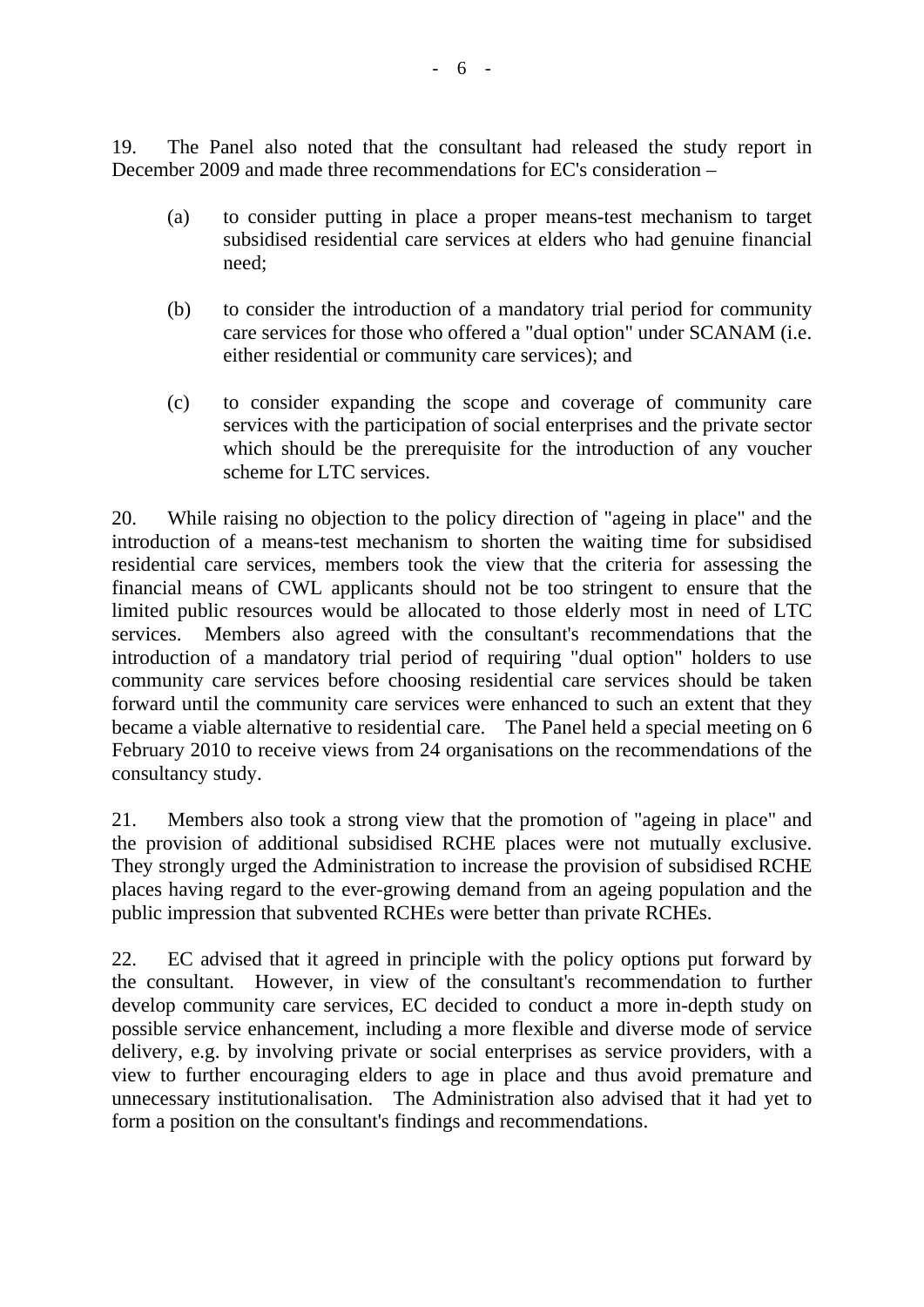#### Initiatives under the 2009-2010 Policy Address

23. Members noted that a number of initiatives in respect of the provision of additional subsidised residential care places for the elderly were announced in the Chief Executive's Policy Address 2009-2010. At the Panel meeting on 14 December 2009 when members discussed the details of the initiatives, the Administration advised that it would a adopt a novel multi-pronged approach to accelerate the provision of subsidised NH places and places with continuum of care as follows –

- (a) increasing the proportion of NH places (from 50% on average to 90%) in existing contract RCHEs;
- (b) purchasing vacant NH places from self-financing RCHEs; and
- (c) making full use of the space in existing subvented RCHEs to provide more LTC places with continuum of care under the conversion programme.

The details would be made available after the Financial Secretary had announced his forthcoming Budget.

24. The Administration also advised that it would continue to increase the supply of subsidised residential care places through the development of new contract RCHEs. Five new contract homes would commence service in the next three years, providing a total of 308 subsidised places (of which 277 were NH places) and 205 non-subsidised places. In addition, about 1 000 residential care places for the elderly would be provided upon completion of the 12 development projects for the construction of new contract RCHEs in the long run.

25. As announced in the 2010-2011 Budget, an additional recurrent funding of \$160 million will be allocated for an additional 1 087 subsidised NH and C&A places, representing an increase of 37% of NH places.

## **Relevant papers**

26. A list of relevant papers is at the **Appendix**. Members are invited to access the Legislative Council website at http://www.legco.gov.hk/ for details.

Council Business Division 2 Legislative Council Secretariat 20 April 2010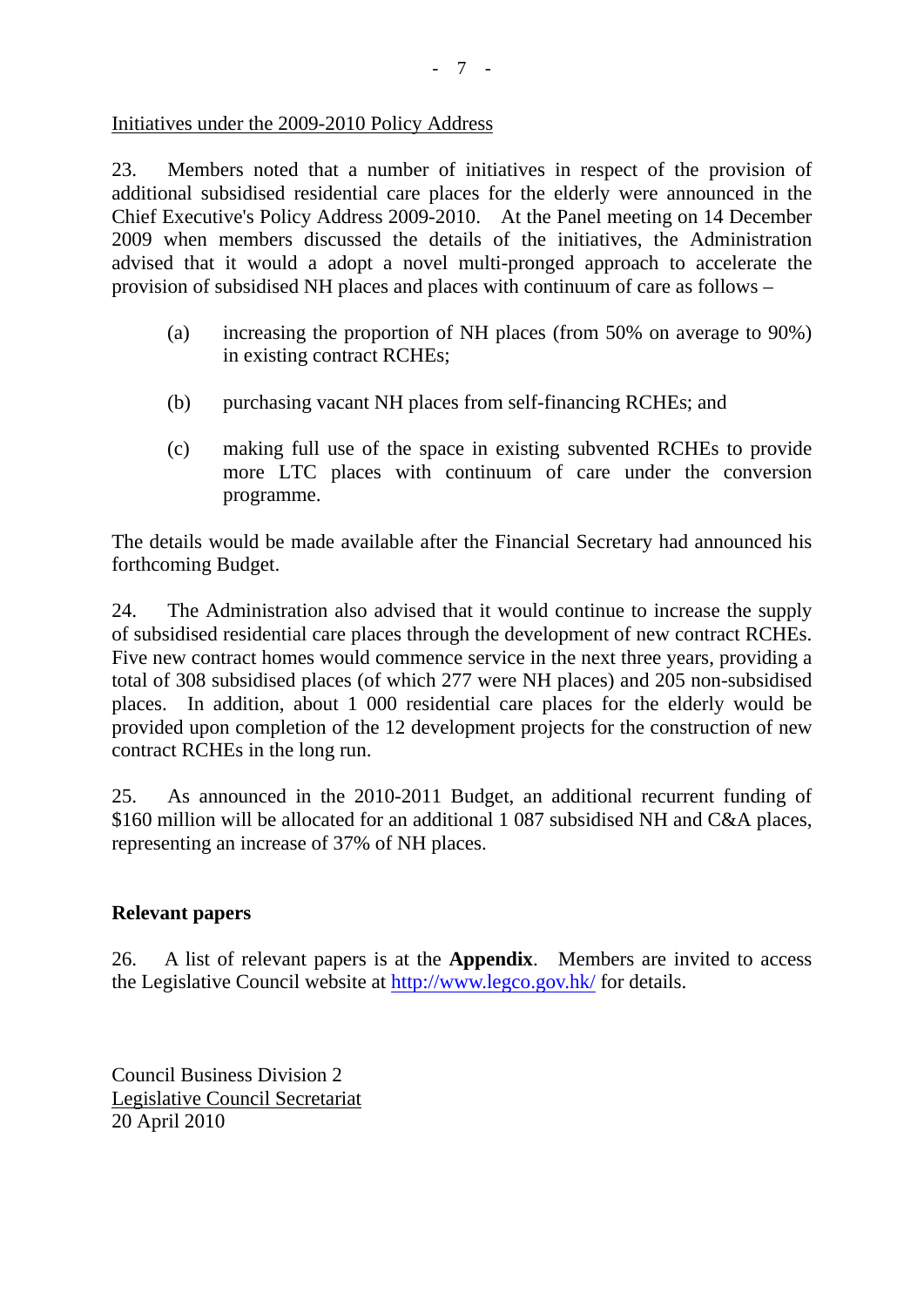## **Appendix**

# **Relevant Papers/Documents**

| <b>Meeting</b>                             | <b>Meeting Date</b> | Papers                                                           |
|--------------------------------------------|---------------------|------------------------------------------------------------------|
| Panel on Welfare<br><b>Services</b>        | 22 October 2009     | <b>Administration's Paper</b><br>LC Paper No. $CB(2)6/09-10(01)$ |
|                                            |                     | Minutes of meeting<br>LC Paper No. CB(2)379/09-10                |
|                                            | 14 December 2009    | <b>Administration's Paper</b><br>LC Paper No. CB(2)450/09-10(03) |
|                                            |                     | Minutes of meeting<br>LC Paper No. CB(2)598/09-10                |
|                                            | 11 January 2010     | <b>Administration's Paper</b><br>LC Paper No. CB(2)668/09-10(03) |
|                                            |                     | Minutes of meeting<br>LC Paper No. CB(2)844/09-10                |
|                                            | 6 February 2010     | <b>Administration's Paper</b><br>LC Paper No. CB(2)842/09-10(01) |
|                                            |                     | Minutes of meeting<br>LC Paper No. CB(2)1160/09-10               |
| Subcommittee on<br><b>Elderly Services</b> | 22 January 2008     | Administration's paper<br>LC Paper No. CB(2)835/07-08(01)        |
|                                            |                     | Minutes of meeting<br>LC Paper No. CB(2)1319/07-08               |
|                                            | 19 February 2008    | Administration's paper<br>LC Paper No. CB(2)1038/07-08(01)       |
|                                            |                     | Minutes of meeting<br>LC Paper No. CB(2)1651/07-08               |
|                                            | 11 April 2008       | Administration's paper<br>LC Paper No. CB(2)1493/07-08(01)       |
|                                            |                     | Minutes of meeting<br>LC Paper No. CB(2)2171/07-08               |